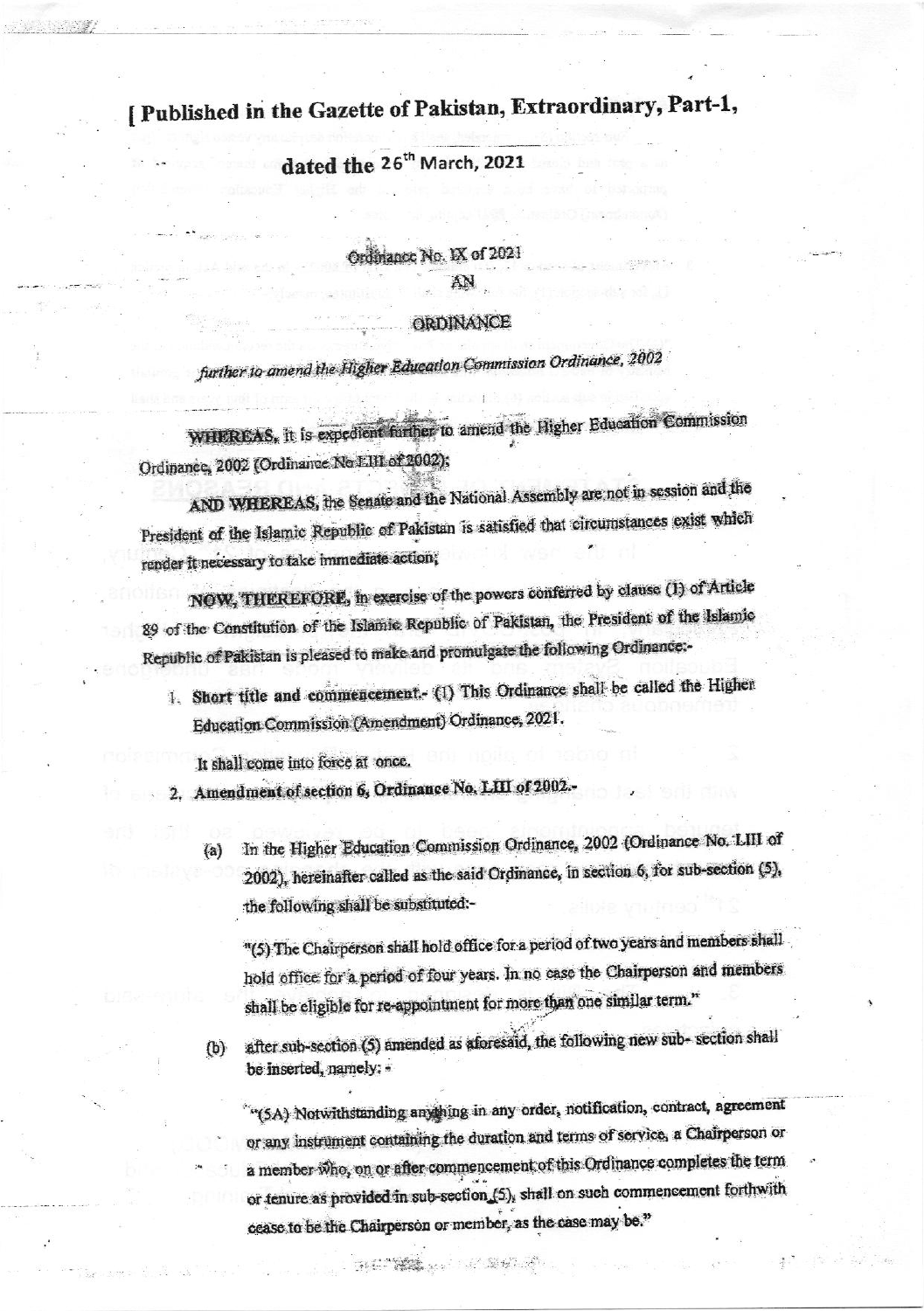#### Explan

Sub-section (5), as amended, shall have operation despite any vested right or right as a past and closed transaction in any appointment or terms thereof acquired or purported to have been acquired prior to the Higher Education Commission (Amendment) Ordinance, 2021 coming into force.

3. Amendment of section 11, (Ordinance No. LIII of 2002). In the said Act, in section 11, for sub-section (1), the following shall be substituted, namely:-

"(1) The Government shall appoint an Executive Director on the recommendation of the Ministry of Federal Education who shall unless earlier removed on any of the grounds specified in sub-section (6) of section 6, shall hold office for term of four years and shall be responsible for the various activities of the Commission.".

### **STATEMENT OF OBJECTS AND REASONS**

In the new knowledge economies of 21<sup>st</sup> Century, educational standards are shaping the destinies of nations. Particularly, in post-COVID era, the paradigm of Higher Education System and its delivery mode has undergone tremendous changes.

 $2.$ In order to align the Higher Education Commission with the fast changing environment, the process and criteria of tenured appointments need to be reviewed so that the incumbents may keep pace with the changing eco-system of 21<sup>st</sup> century skills.

3. Bill is designed to achieve the afore-said The objectives.

> (SHAFQAT MAHMOOD) Minister for Federal Education and **Professional Training**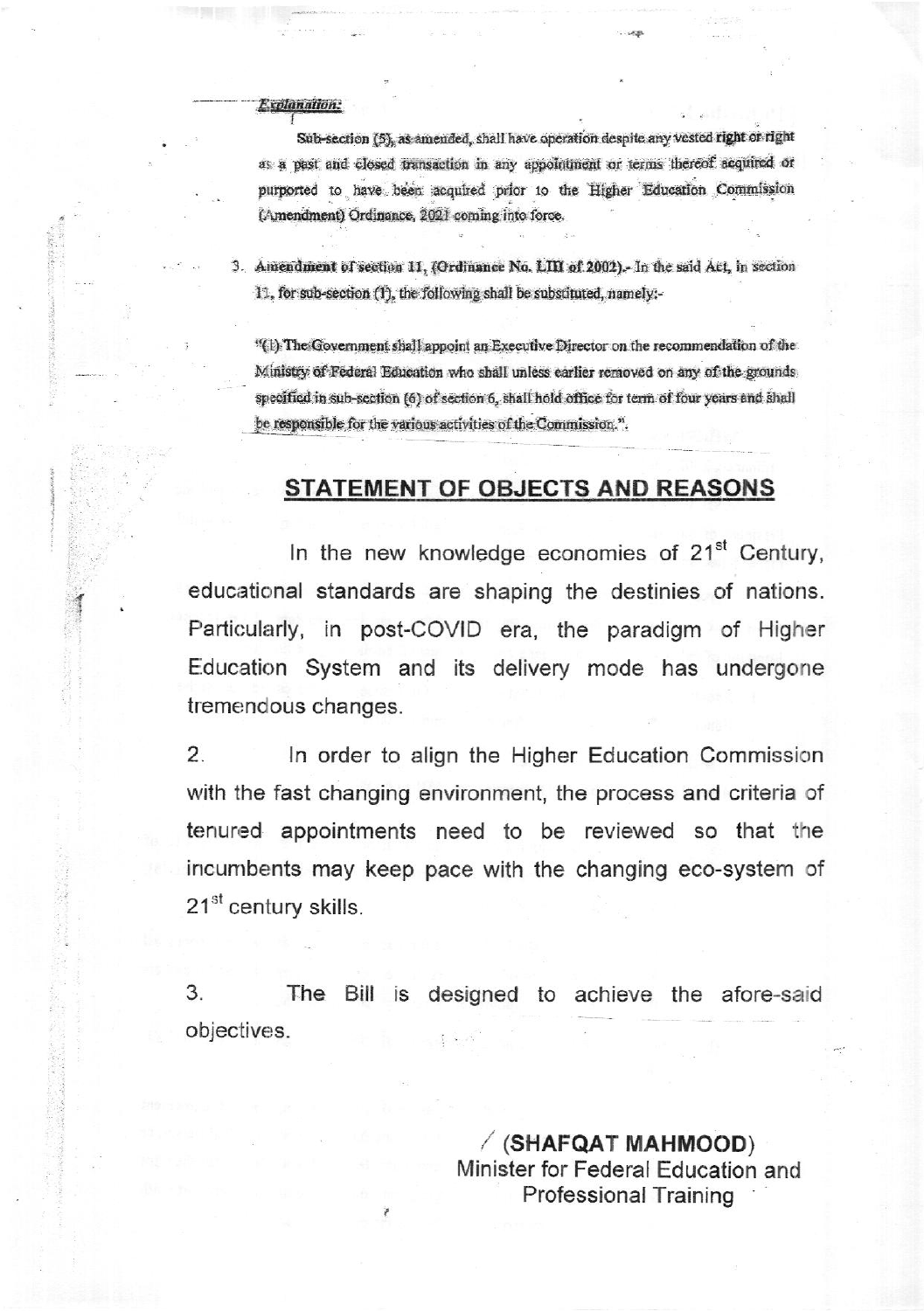[جريده پاکستان،غير معمولي،حصه اول،مورنجه 26 صارج 2021ء ميں شائع ہوا]

# آرڈیننس نمبر9 مجربیہا۲۰۲ اعلى تعليمى كميش آردنينس، ٢٠٠٢ تيل مريد ترميم كرنے كا آردنينس

ہرگاہ کہ بیقرین مصلحت ہے کہ بعدازیں رونما ہونے والی اغراض کے لیے اعلیٰ تعلیمی کمیش آرڈیننس ،۲۰۰۲ء (آرڈیننس نمبر۵۴ مجریہ ۲۰۰۲ء) میں مزید ترمیم کی جائے؛

اور چونکہ، بینیٹ اورقو می آسبلی کے اجلاس نہیں ہور ہے ہیں اورصدرمملکت اسلامی جمہور بیہ پا کستان کواظمینان حاصل ہے کہ ایسے حالات موجود ہیں جن کی ٌ بناء پرفوری کاروائی کرناضروری ہے؛

لہٰذا،اب،اسلامی جمہور پہ پاکستان کے دستور کے آرٹیکل ۸۹ کی ثق (۱) کی رو سے حاصل شدہ اختیارات کو استعال کرتے ہوئےصدرمملکت نےحسب ذیل آرڈینٹس وشع اور جاری کیاہے:۔

مختصر عنوان اورآغازنغاذ:۔ (۱) سپڌرڈینس اعلیٰ تغلیمی کمیشن(ترمیمی) آرڈیننس،۲۰۲۱ میر نام سے موسوم ہوگا۔

بدفي الفورنافذ العمل ہوگا۔

# ۲۔ آرڈیننس نمبر ۵۳ مجریه ۲۰۰۲ء کی، دفعہ ۲ کی ترمیم:۔

(الف) اعلىٰ تعليمي كميش آردُ يننس ،٢٠٠٢ و ( آردُ يننس نمبر ٥٣ % يه ٢٠٠٢ ) ميں ، بعد از يں جو مذکورہ آرڈیننس کےطور پرموسوم ہوگا، کی دفعہ ۲ میں، ذیلی دفعہ(۵) کو،حسب ذیل سے تېدىل كرد باھائےگا؛

''(۵) چیئر پرسن دوسال کی مدت کے لیے عہدے پر فائز ہوگااوراراکین جارسال کی مدت کے لیے عہدے پرفائز ہوں گے کسی بھی صورت میں چیئریرس اوراراکین ویسی ہی مدت کے لیے دوبارہ تقرری کے اہل نہ ہوں گے۔'' (ب) ، مذكوره بالاطور پرترميم كرده ذيلي دفعه (۵) كے بعد ،حسب ذيل نئي ذيلي دفعه كوشامل كر ديا حائے گا، یعنی:۔